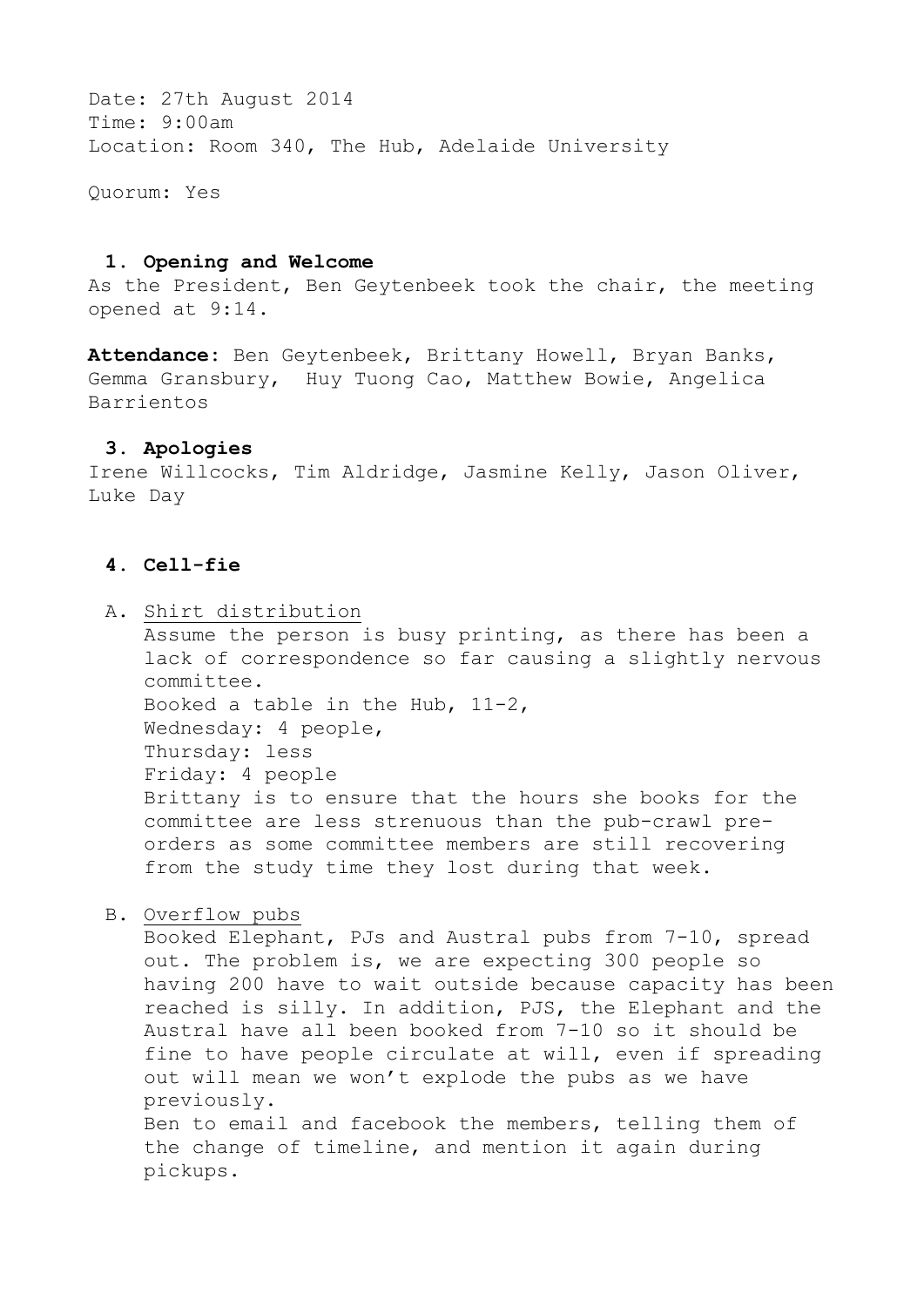### C. Responsible people

Need at least 6. Need to divide them into pairs, Brittany would like to reach into the AUScA community to ask for volunteers but Ben says he will manage it. Volunteers: Ben, (Gemma), Brittany, Cao, Irene, (Bowie) (Brackets indicate maybe) Good to have one photographer per pub.

# **5. Quiz night**

A. Date & Details

Keep it for the 19th of September Brittany to do marking, and not participate, Ben to do the question asking and also not participate. The two will write the questions together.

B. Food

Ordering pizza \$5, \$10 non members. Google form

- C. Alcohol Yes to alcohol, selling alcohol and soft drinks and water. Selling drinks: Having a person sit out and sell drinks,
- D. Set up decorations Will discuss later
- E. Theme Wear lab coat, if you like

# **6. Christmas dinner**

 A. Date, and time and place Saturday night: the 22nd of November 6:30 arrival, 8am first course. Adelaide Meridien has been booked!

B. Alcohol

Pay for your own drinks, although drinks packages were investigated by Ben and Brittany, in order to keep the ticket price cheap (\$30) then people will have to pay for their own. In addition, the committee thought that a person who didn't want to drink at all shouldn't have to pay for those who do.

C. How to sell tickets